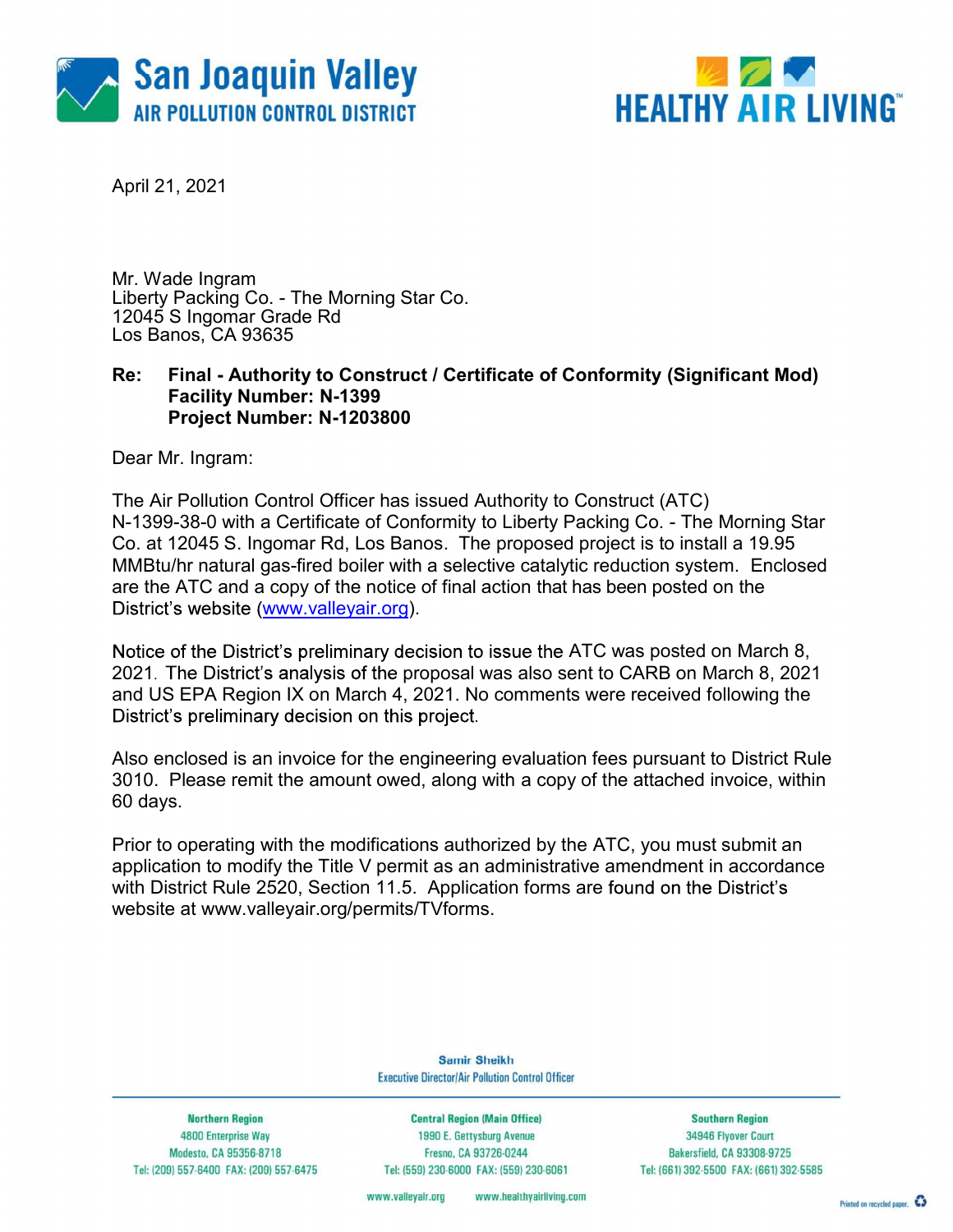Page 2

Mr. Wade Ingram<br>Page 2<br>Thank you for your cooperation in this matter. If you have any questions, p Thank you for your cooperation in this matter. If you have any questions, please contact Mr. Nick Peirce, Permit Services Manager, at (209) 557-6400. Mr. Wade Ingram<br>
Page 2<br>
Thank you for your cooperation in this matter. If you have any question<br>
Mr. Nick Peirce, Permit Services Manager, at (209) 557-6400.<br>
Sincerely,<br>
Sincerely,<br>
Courtney Graham, CARB (w/enclosure) vi Mr. Wade Ingram<br>
Page 2<br>
Thank you for your cooperation in this matter. If you have any question<br>
Mr. Nick Peirce, Permit Services Manager, at (209) 557-6400.<br>
Sincerely,<br>
Brian Clements<br>
Director of Permit Services<br>
Enclo

Sincerely,

Brian Clements Director of Permit Services

**Enclosures** 

- 
-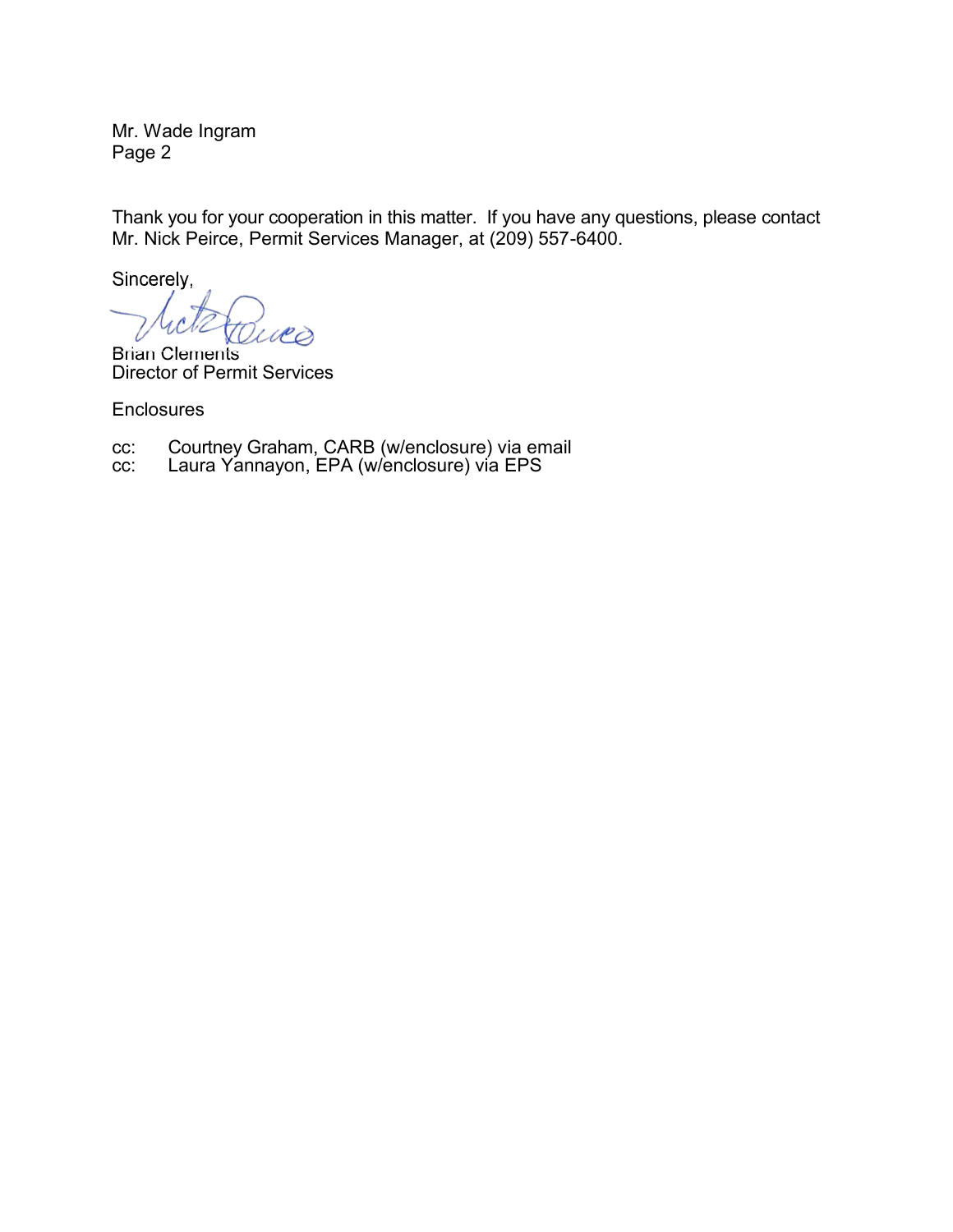



Facility # N-1399 LIBERTY PACKING CO - THE MORNING STAR CO 12045 S INGOMAR GRADE RD LOS BANOS, CA 93635

## **AUTHORITY TO CONSTRUCT (ATC)**

### *QUICK START GUIDE*

- 1. **Pay Invoice**: Please pay enclosed invoice before due date.
- 2. **Modify Your Title V Permit.** Prior to operating the equipment authorized under this ATC, submit an application to modify your Title V permit. See application forms at [http://www.valleyair.org/permits/TVforms.](http://www.valleyair.org/permits/TVforms)
- 3. **Fully Understand ATC**: Make sure you understand ALL conditions in the ATC prior to construction, modification and/or operation.
- 4. **Follow ATC**: You must construct, modify and/or operate your equipment as specified on the ATC. Any unspecified changes may require a new ATC.
- 5. **Notify District**: You must notify the District's Compliance Department, at the telephone numbers below, upon start-up and/or operation under the ATC. Please record the date construction or modification commenced and the date the equipment began operation under the ATC. You may NOT operate your equipment until you have notified the District's Compliance Department. A startup inspection may be required prior to receiving your Permit to Operate.
- 6. **Source Test**:Schedule and perform any required source testing. See [http://www.valleyair.org/busind/comply/source\\_testing.htm](http://www.valleyair.org/busind/comply/source_testing.htm) for source testing resources.
- 7. **Maintain Records**:Maintain all records required by ATC. Records are reviewed during every inspection (or upon request) and must be retained for at least 5 years. Sample record keeping forms can be found at http://www.valleyair.org/busind/comply/compliance\_forms.htm.

By operating in compliance, you are doing your part to improve air quality for all Valley residents.

### **For assistance, please contact District Compliance staff at any of the telephone numbers listed below.**

Samir Sheikh Executive Director/Air Pollution Control Officer

Northern Region 4800 Enterprise Way Modesto, CA 95356-8718 Tel: (209) 557-6400 FAX: (209) 557-6475

Central Region (Main Office) 1990 E. Gettysburg Avenue Fresna, CA 93726-0244 Tel: (559) 230-6000 FAX: (559) 230-6061

**Southern Region** 34946 Flyover Court Bakersfield, CA 93308-9725 Tel: (661) 392-5500 FAX: (661) 392-5585

www.bealthyairliving.com www.valleyair.org

Preced on recycled paper. 43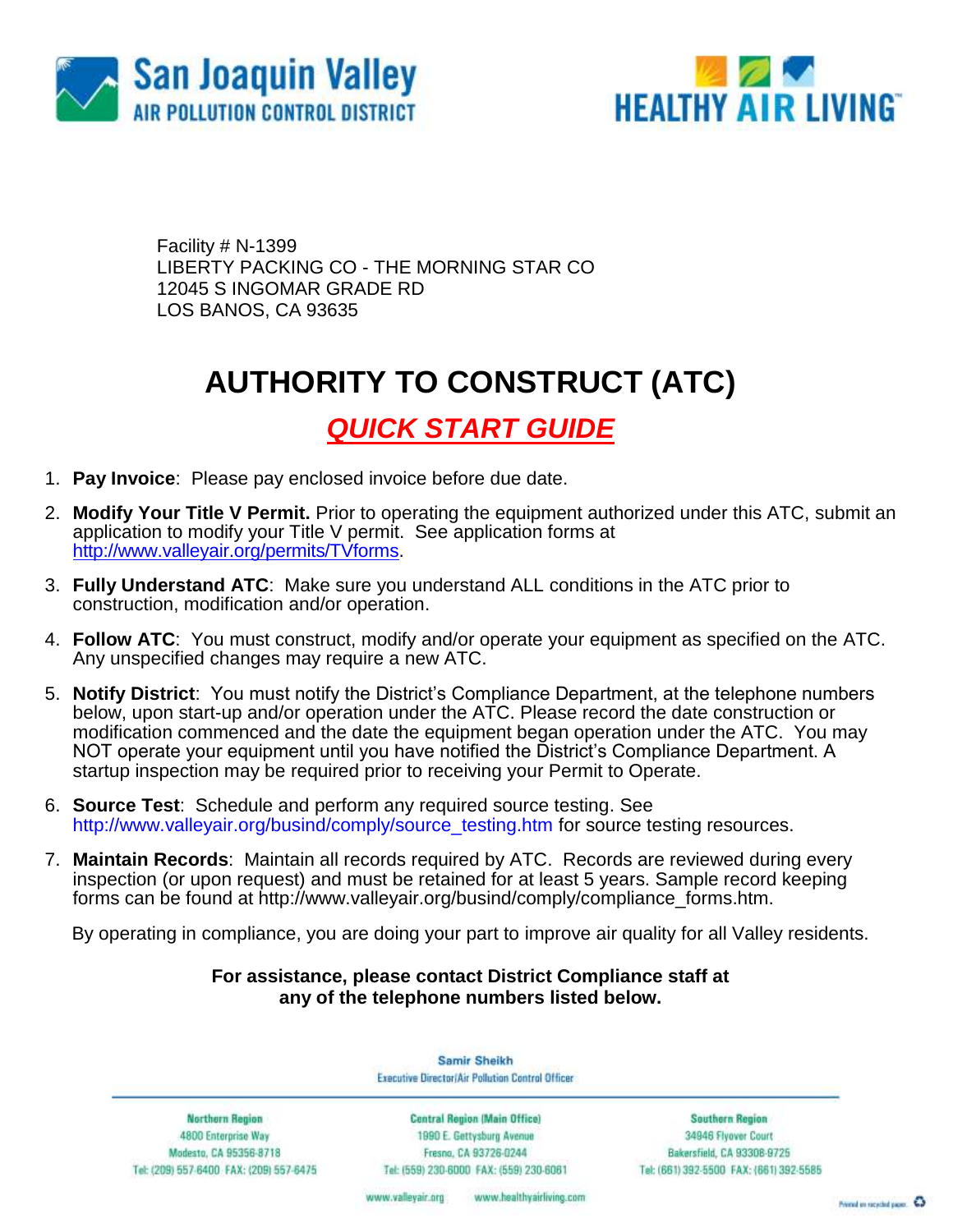



# **AUTHORITY TO CONSTRUCT**

**PERMIT NO:** N-1399-38-0 **ISSUANCE DATE:** 04/21/2021

**LEGAL OWNER OR OPERATOR:** LIBERTY PACKING CO - THE MORNING STAR CO **MAILING ADDRESS:** 12045 S INGOMAR GRADE RD LOS BANOS, CA 93635

**LOCATION:** 12045 S INGOMAR GRADE RD LOS BANOS, CA 93635

### **EQUIPMENT DESCRIPTION:**

19.95 MMBTU/HR JOHNSTON BOILER MODEL PFTX500-2X200S (FIRE-TUBE BOILER) WITH ST JOHNSON MODEL NMA500A40V ULTRA LOW-NOX BURNER AND HALDOR TOPSOE DNX929 SELECTIVE CATALYTIC REDUCTION (SCR) SYSTEM

## **CONDITIONS**

- 1. This Authority to Construct serves as a written certificate of conformity with the procedural requirements of 40 CFR 70.7 and 70.8 and with the compliance requirements of 40 CFR 70.6(c). [District Rule 2201] Federally Enforceable Through Title V Permit
- 2. Prior to operating with modifications authorized by this Authority to Construct, the facility shall submit an application to modify the Title V permit with an administrative amendment in accordance with District Rule 2520 Section 5.3.4. [District Rule 2520, 5.3.4] Federally Enforceable Through Title V Permit
- 3. No air contaminant shall be released into the atmosphere which causes a public nuisance. [District Rule 4102]
- 4. The exhaust stack shall vent vertically upward. The vertical exhaust flow shall not be impeded by a rain cap (flapper ok), roof overhang, or any other obstruction. [District Rule 4102]
- 5. Particulate matter emissions shall not exceed 0.1 grains/dscf in concentration. [District Rule 4201] Federally Enforceable Through Title V Permit
- 6. No air contaminant shall be discharged into the atmosphere for a period or periods aggregating more than three minutes in any one hour which is as dark as, or darker than, Ringelmann 1 or 20% opacity. [District Rule 4101] Federally Enforceable Through Title V Permit
- 7. The unit shall only be fired on PUC-quality natural gas. [District Rules 2201 and 4320] Federally Enforceable Through Title V Permit

#### CONDITIONS CONTINUE ON NEXT PAGE

**YOU MUST NOTIFY THE DISTRICT COMPLIANCE DIVISION AT (209) 557-6400 WHEN CONSTRUCTION IS COMPLETED AND PRIOR TO OPERATING THE EQUIPMENT OR MODIFICATIONS AUTHORIZED BY THIS AUTHORITY TO CONSTRUCT.** This is NOT a PERMIT TO OPERATE. Approval or denial of a PERMIT TO OPERATE will be made after an inspection to verify that the equipment has been constructed in accordance with the approved plans, specifications and conditions of this Authority to Construct, and to determine if the equipment can be operated in compliance with all Rules and Regulations of the San Joaquin Valley Unified Air Pollution Control District. Unless construction has commenced pursuant to Rule 2050, this Authority to Construct shall expire and application shall be cancelled two years from the date of issuance. The applicant is responsible for complying with all laws, ordinances and regulations of all other governmental agencies which may pertain to the above equipment.

Samir Sheikh, Executive Director / APCO

 $\blacksquare$ 

Brian Clements, Director of Permit Services N-1399-38-0 : Apr 21 2021 2:22PM -- KAHLONJ : Joint Inspection NOT Required

Northern Regional Office • 4800 Enterprise Way • Modesto, CA 95356-8718 • (209) 557-6400 • Fax (209) 557-6475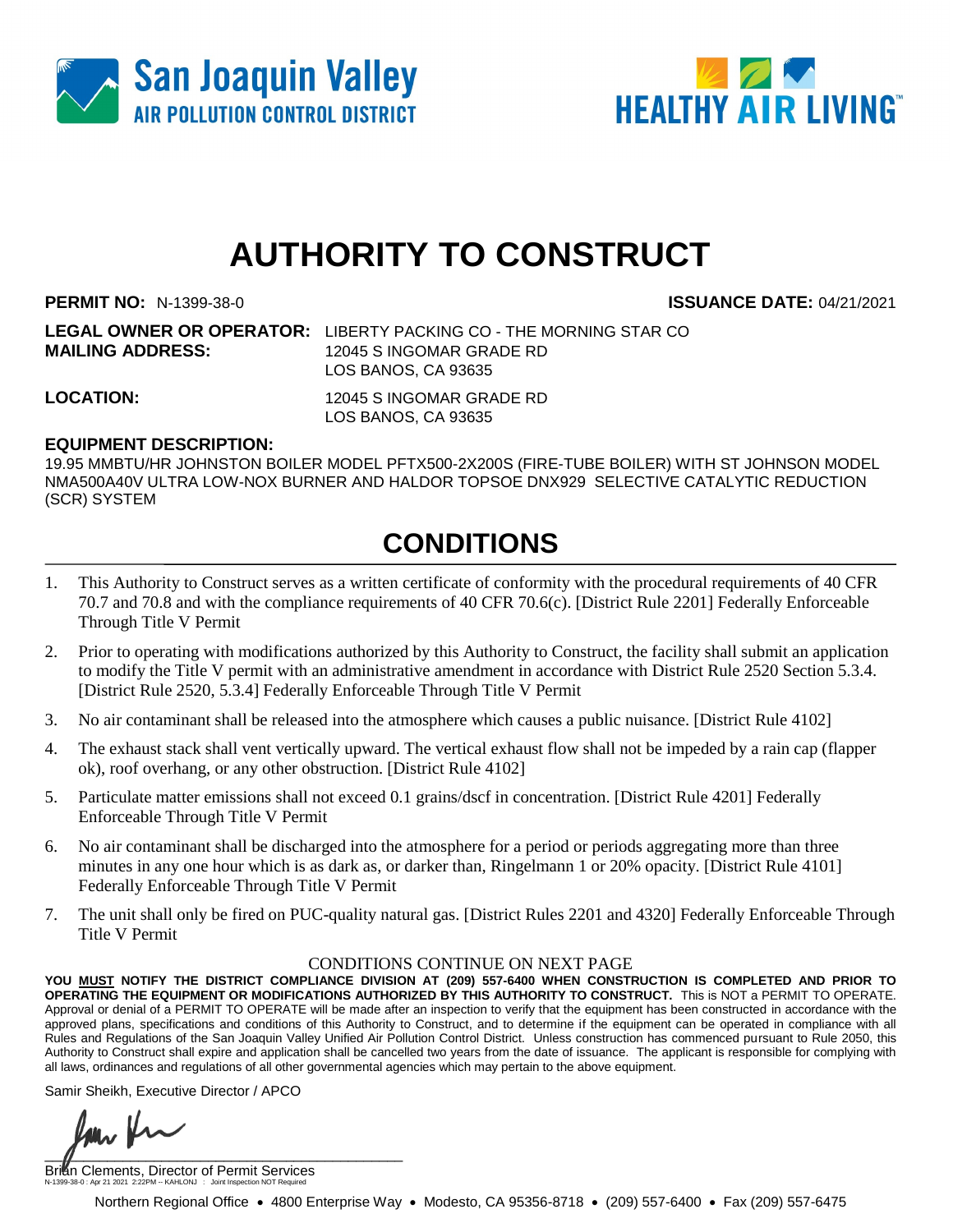Conditions for N-1399-38-0 (continued) **Page 2 of 4** Conditions for N-1399-38-0 (continued)

- 8. A non-resettable, totalizing mass or volumetric fuel flow meter to measure the amount of fuel combusted in the unit shall be installed, utilized and maintained. [District Rule 2201 and 40 CFR 60.48c(g)] Federally Enforceable Through Title V Permit
- 9. During start-up or shutdown, the emissions control system shall be in operation, and emissions shall be minimized insofar as technologically possible. [District Rules 2201, 4305, 4306 and 4320] Federally Enforceable Through Title V Permit
- 10. The facility-wide NOx emissions shall not exceed 33,705 pounds during any one rolling 12 month period. [District Rule 2201] Federally Enforceable Through Title V Permit
- 11. The total duration of startup events shall not exceed any of the following limits: 2.0 hour/day and 270 hours/year. [District Rules 2201, 4306 and 4320] Federally Enforceable Through Title V Permit
- 12. The total duration of shutdown events shall not exceed any of the following limits: 1.0 hour/day and 270 hours/year. [District Rules 2201, 4306 and 4320] Federally Enforceable Through Title V Permit
- 13. During startup or shutdown, NOx emissions shall not exceed 30 ppmvd @ 3% O2 or 0.036 lb/MMBtu. [District Rule 2201] Federally Enforceable Through Title V Permit
- 14. Except during startup and shutdown, NOx emissions shall not exceed 3.5 ppmvd @ 3% O2 or 0.0042 lb/MMBtu, referenced as NO2. [District Rules 2201, 4306 and 4320] Federally Enforceable Through Title V Permit
- 15. CO emissions shall not exceed 50 ppmvd @ 3% O2 or 0.037 lb/MMBtu. [District Rules 2201, 4305, 4306 and 4320] Federally Enforceable Through Title V Permit
- 16. SOx emissions shall not exceed 0.00285 lb/MMBtu. [District Rule 2201] Federally Enforceable Through Title V Permit
- 17. PM10 emissions shall not exceed 0.003 lb/MMBtu. [District Rule 2201] Federally Enforceable Through Title V Permit
- 18. VOC emissions shall not exceed 10 ppmvd @ 3 % O2 or 0.0042 lb/MMBtu, referenced as methane. [District Rule 2201] Federally Enforceable Through Title V Permit
- 19. NH3 emissions from the SCR system shall not exceed 10 ppmvd @ 3% O2. [District Rule 2201] Federally Enforceable Through Title V Permit
- 20. Source testing shall be conducted using the methods and procedures approved by the District. The District must be notified at least 30 days prior to any compliance source test, and a source test plan must be submitted for approval at least 15 days prior to testing. [District Rule 1081] Federally Enforceable Through Title V Permit
- 21. Source testing to measure startup and shutdown NOx and CO emissions shall be conducted within 60 days of initial startup. [District Rule 2201] Federally Enforceable Through Title V Permit
- 22. Source testing to measure steady state NOx, CO and NH3 emissions shall be conducted within 60 days of initial startup. [District Rules 2201, 4305, 4306 and 4320] Federally Enforceable Through Title V Permit
- 23. Source testing to measure NOx, CO and NH3 emissions during steady state operation shall be conducted at least once every twelve (12) months. After demonstrating compliance on two (2) consecutive annual source tests, the unit shall be tested not less than once every thirty-six (36) months. If the result of the 36-month source test demonstrates that the unit does not meet the applicable emission limits, the source testing frequency shall revert to at least once every twelve (12) months. [District Rules 4305, 4306, and 4320] Federally Enforceable Through Title V Permit
- 24. NOx emissions for source test purposes shall be determined using EPA Method 7E or ARB Method 100 on a ppmv basis, or EPA Method 19 on a heat input basis. [District Rules 4305, 4306, and 4320] Federally Enforceable Through Title V Permit
- 25. CO emissions for source test purposes shall be determined using EPA Method 10 or ARB Method 100. [District Rules 4305, 4306, and 4320] Federally Enforceable Through Title V Permit
- 26. Stack gas oxygen (O2) shall be determined using EPA Method 3 or 3A or ARB Method 100. [District Rules 4305, 4306, and 4320] Federally Enforceable Through Title V Permit
- 27. Fuel sulfur content shall be determined using EPA Method 11 or Method 15. [District Rule 4320] Federally Enforceable Through Title V Permit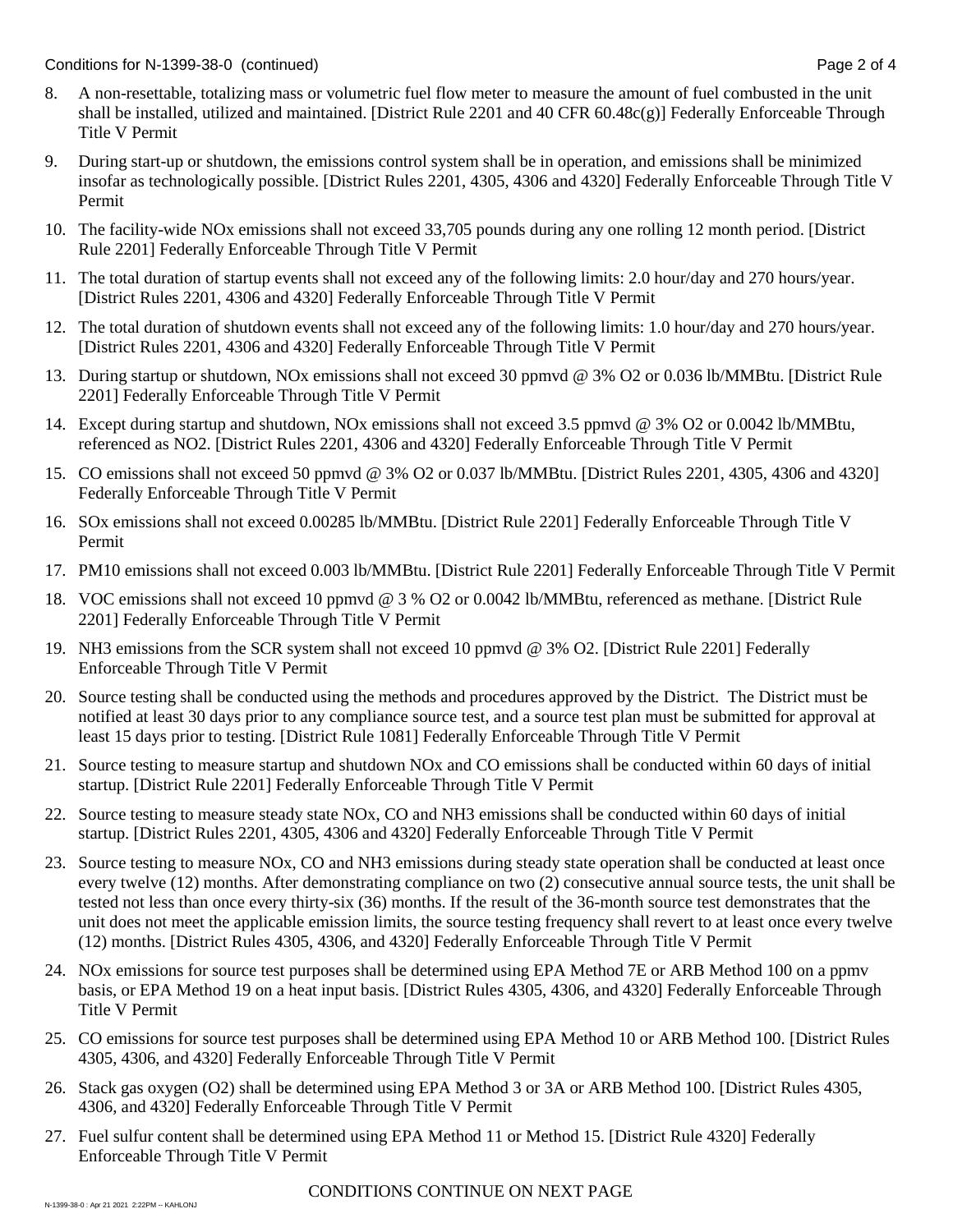- 28. Source testing for ammonia slip shall be conducted utilizing BAAQMD Method ST-1B. [District Rule 2201] Federally Enforceable Through Title V Permit
- 29. The source test plan shall identify which basis (ppmv or lb/MMBtu) will be used to demonstrate compliance. [District Rules 4305, 4306, and 4320] Federally Enforceable Through Title V Permit
- 30. All emissions measurements shall be made with the unit operating either at conditions representative of normal operations or conditions specified in the Permit to Operate. No determination of compliance shall be established within two hours after a continuous period in which fuel flow to the unit is shut off for 30 minutes or longer, or within 30 minutes after a re-ignition as defined in Section 3.0 of District Rule 4320. [District Rules 4305, 4306, and 4320] Federally Enforceable Through Title V Permit
- 31. For emissions source testing, the arithmetic average of three 30-consecutive-minute test runs shall apply. If two of three runs are above an applicable limit the test cannot be used to demonstrate compliance with an applicable limit. [District Rules 4305, 4306, and 4320] Federally Enforceable Through Title V Permit
- 32. The results of each source test shall be submitted to the District within 60 days thereafter. [District Rule 1081] Federally Enforceable Through Title V Permit
- 33. The permittee shall monitor and record the stack concentration of NOx, CO, NH3 and O2 at least once during each month in which source testing is not performed. NOx, CO and O2 monitoring shall be conducted utilizing a portable analyzer that meets District specifications. NH3 monitoring shall be conducted utilizing Draeger tubes or a District approved equivalent method. Monitoring shall not be required if the unit is not in operation, i.e. the unit need not be started solely to perform monitoring. Monitoring shall be performed within 5 days of restarting the unit unless it has been performed within the last month. [District Rules 4305, 4306 and 4320] Federally Enforceable Through Title V Permit
- 34. If the NOx, CO or NH3 concentrations, as measured by the portable analyzer or the District approved ammonia monitoring equipment, exceed the permitted levels the permittee shall return the emissions to compliant levels as soon as possible, but no longer than 1 hour of operation after detection. If the portable analyzer or the ammonia monitoring equipment continue to show emission limit violations after 1 hour of operation following detection, the permittee shall notify the District within the following 1 hour and conduct a certified source test within 60 days of the first exceedance. In lieu of conducting a source test, the permittee may stipulate a violation that is subject to enforcement action has occurred. The permittee must then correct the violation, show compliance has been re-established, and resume monitoring procedures. If the deviations are the result of a qualifying breakdown condition pursuant to Rule 1100, the permittee may fully comply with Rule 1100 in lieu of the performing the notification and testing required by this condition. [District Rules 4305, 4306 and 4320] Federally Enforceable Through Title V Permit
- 35. All NOx, CO, O2 and ammonia emission readings shall be taken with the unit operating at conditions representative of normal operation or under the conditions specified in the Permit to Operate. The NOx, CO and O2 analyzer as well as the NH3 emission monitoring equipment shall be calibrated, maintained, and operated in accordance with the manufacturer's specifications and recommendations or a protocol approved by the APCO. Analyzer readings taken shall be averaged over a 15 consecutive-minute period by either taking a cumulative 15 consecutive-minute sample reading or by taking at least five readings, evenly spaced out over the 15 consecutive-minute period. [District Rules 4305, 4306 and 4320] Federally Enforceable Through Title V Permit
- 36. Ammonia emission readings shall be conducted at the time the NOx, CO and O2 readings are taken. The readings shall be converted to ppmvd @ 3% O2. [District Rules 4305, 4306 and 4320] Federally Enforceable Through Title V Permit
- 37. The permittee shall maintain records of: (1) the date and time of NOx, CO, NH3 and O2 measurements, (2) the O2 concentration in percent by volume and the measured NOx, CO and NH3 concentrations corrected to 3% O2, (3) make and model of the portable analyzer, (4) portable analyzer calibration records, (5) the method of determining the NH3 emission concentration, and (6) a description of any corrective action taken to maintain the emissions at or below the acceptable levels. [District Rules 4305, 4306 and 4320] Federally Enforceable Through Title V Permit
- 38. Permittee shall determine sulfur content of combusted gas annually or shall demonstrate that the combusted gas is provided from a PUC or FERC regulated source. [District Rules 1081 and 4320] Federally Enforceable Through Title V Permit
- 39. The owner or operator shall maintain records of the amount of fuel combusted during each week in this unit. [Rule 2201 and 40 CFR  $60.48c(g)$ ] Federally Enforceable Through Title V Permit